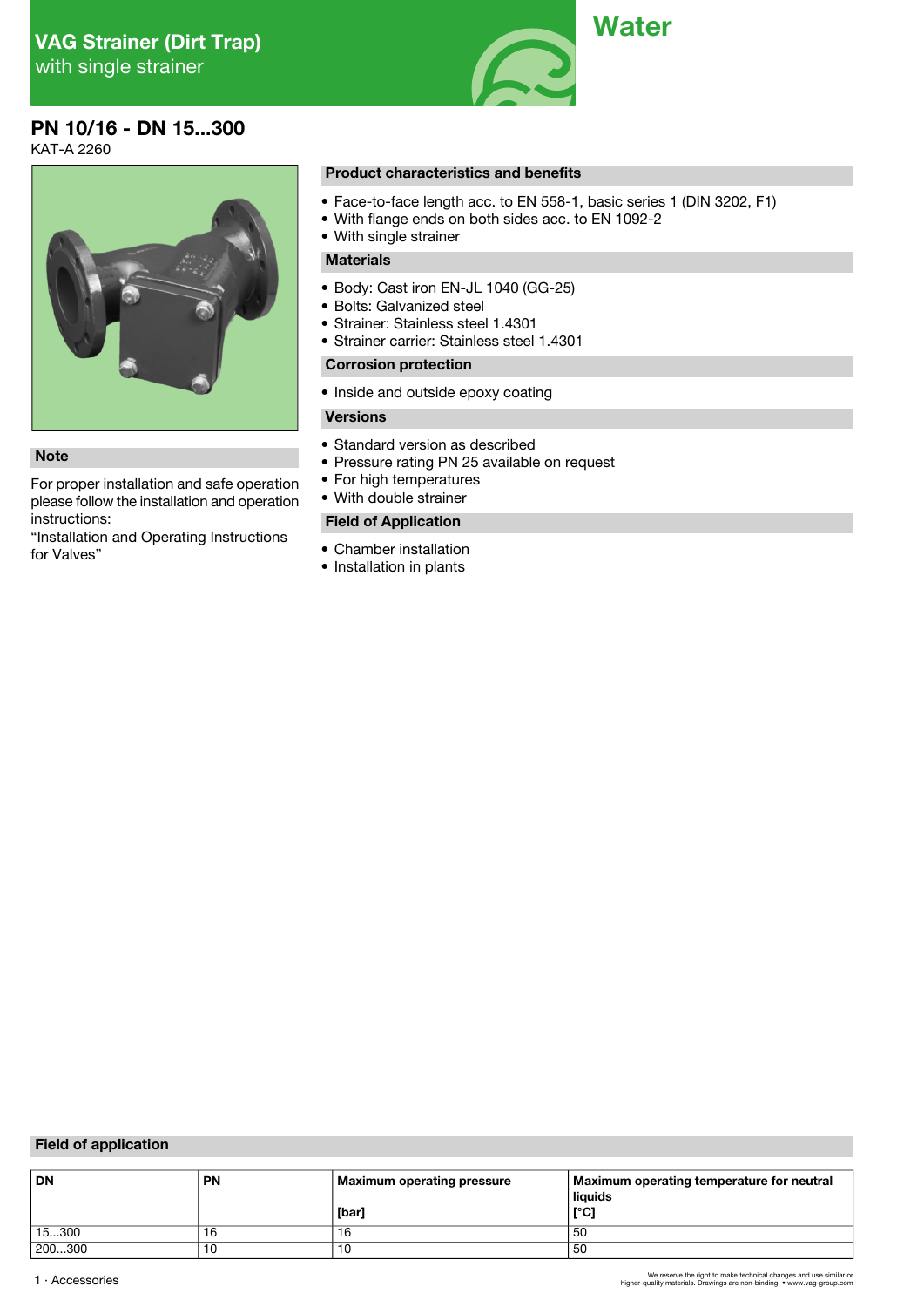

### **Drawing**



## **Technical data**

## **PN 16**

| <b>DN</b>              | 15   | 20   | 25   | 32   | 40   | 50   | 65    | 80    | 100   | 125   | 150   | 200    |
|------------------------|------|------|------|------|------|------|-------|-------|-------|-------|-------|--------|
| D<br> mm               | 95   | 105  | 115  | 140  | 150  | 165  | 185   | 200   | 220   | 250   | 285   | 340    |
| d2<br>[mm]             | 14   | 14   | 14   | 19   | 19   | 19   | 19    | 19    | 19    | 19    | 23    | 23     |
| h1<br>[mm]             | 75   | 85   | 105  | 115  | 130  | 140  | 165   | 175   | 240   | 280   | 360   | 395    |
| h2<br> mm              | 100  | 110  | 145  | 150  | 185  | 200  | 235   | 245   | 345   | 405   | 475   | 575    |
| k<br>[mm]              | 65   | 75   | 85   | 100  | 110  | 125  | 145   | 160   | 180   | 210   | 240   | 295    |
| [mm]                   | 130  | 150  | 160  | 180  | 200  | 230  | 290   | 310   | 350   | 400   | 480   | 600    |
| No. of holes           | 4    | 4    |      | 4    | 4    | 4    | 4     | 8     | 8     | 8     | 8     | 12     |
| Strainer mesh size     | 0.80 | 0.80 | 0.80 | 0.80 | 0.80 | 0.80 | 0.80  | 1.12  | 1.12  | 1.12  | 1.12  | 1.60   |
| flow resistance [ZETA] | 1.80 | 2.00 | 2.30 | 2.70 | 2.90 | 3.00 | 3.20  | 3.30  | 3.30  | 3.40  | 3.40  | 3.50   |
| coefficient            |      |      |      |      |      |      |       |       |       |       |       |        |
| Weight approx.<br>[kg] | 2.00 | 2.90 | 4.50 | 6.50 | 7.60 | 9.80 | 15.90 | 18.30 | 26.30 | 40.00 | 61.20 | 116.50 |

## **PN 16**

| <b>DN</b>              | 250    | 300    |  |
|------------------------|--------|--------|--|
| D<br>[mm]              | 405    | 460    |  |
| d2<br>[mm]             | 28     | 28     |  |
| h1<br>[mm]             | 470    | 560    |  |
| h2<br>[mm]             | 680    | 820    |  |
| k<br>[mm]              | 355    | 410    |  |
| [mm]                   | 730    | 850    |  |
| No. of holes           | 12     | 12     |  |
| Strainer mesh size     | 1.60   | 1.60   |  |
| flow resistance [ZETA] | 3.95   | 4.33   |  |
| coefficient            |        |        |  |
| Weight approx.<br>[kg] | 165.00 | 282.00 |  |